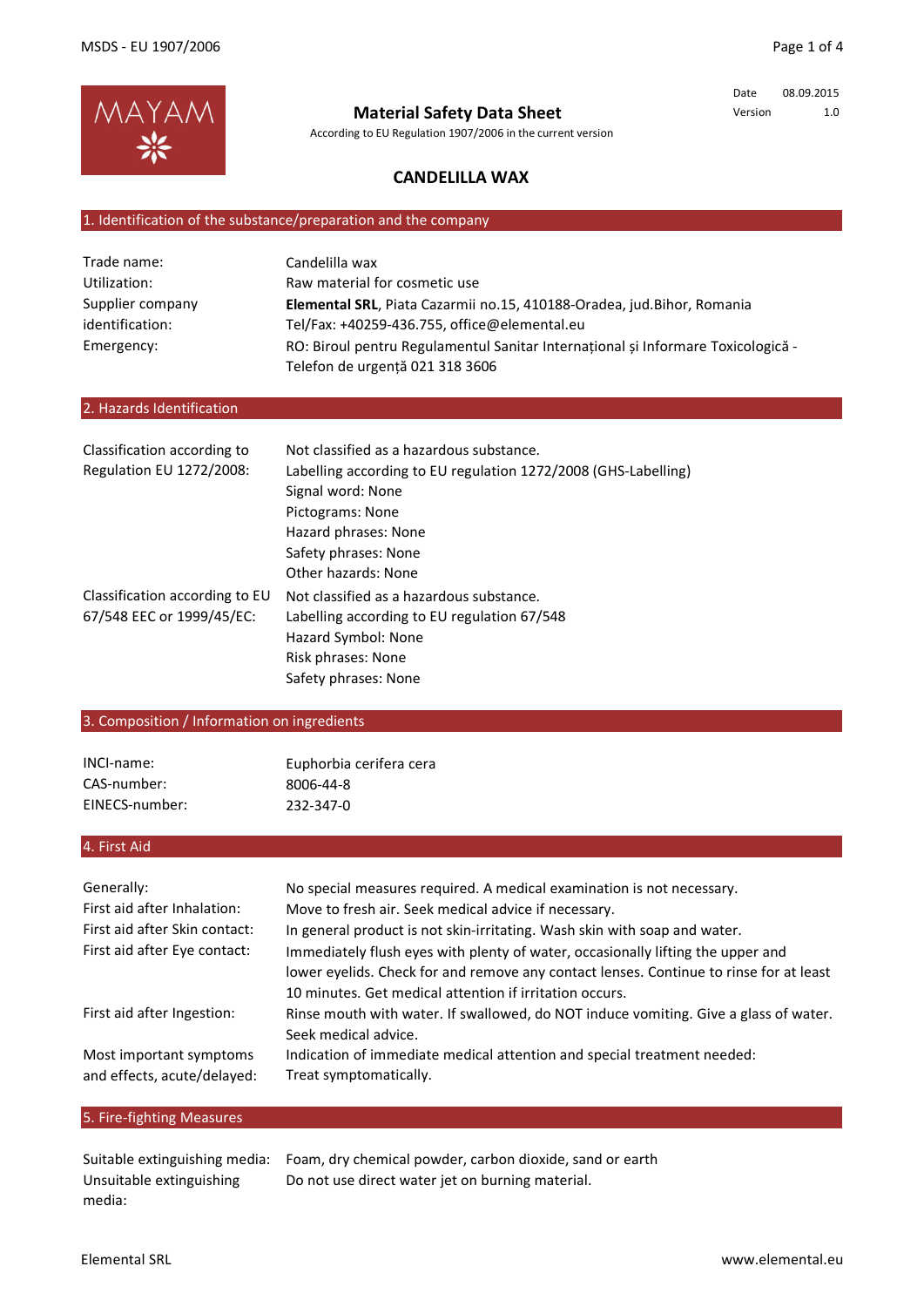Date 08.09.2015 Version 1.0



**Material Safety Data Sheet**

According to EU Regulation 1907/2006 in the current version

# **CANDELILLA WAX**

| Special exposure hazards:<br>Special protective equipment: | Thermal decomposition generates: carbon oxides<br>Fire fighters to wear self-contained breathing apparatus and suitable protective<br>clothing if risk of exposure to vapour or products of combustion.                                                   |
|------------------------------------------------------------|-----------------------------------------------------------------------------------------------------------------------------------------------------------------------------------------------------------------------------------------------------------|
| 6. Accidental release measures:                            |                                                                                                                                                                                                                                                           |
| Personal precautions:                                      | Avoid contact with skin and eyes. Do not breathe vapour. Wear recommended                                                                                                                                                                                 |
| Environmental precautions                                  | personal protective equipment. See Section 8.<br>Prevent entry to sewers and public waters. Dispose of product in suitable containers,<br>as directed in section 13.                                                                                      |
| Methods for cleaning up:                                   | Absorb spill material with inert material (e.g., dry sand or earth), then place in a<br>chemical waste container.                                                                                                                                         |
| 7. Handling and Storage                                    |                                                                                                                                                                                                                                                           |
|                                                            |                                                                                                                                                                                                                                                           |
| Precautions for safe handling:                             | Apply good manufacturing practice & industrial hygiene practices, ensuring proper<br>ventilation. Observe good personal hygiene, and do not eat, drink or smoke whilst<br>handling. Keep containers leak proof closed and dry. Protect against sun/light. |
| Conditions for safe storage:                               | Keep container closed when not in use. Protect from: Light                                                                                                                                                                                                |

## 8. Exposure Controls and Personal Protection

| Hand protection:             | Gloves recommended to prevent prolonged skin contact.                             |  |
|------------------------------|-----------------------------------------------------------------------------------|--|
| Inhalation:                  | No protective measures necessary. May wear approved respiratory protection.       |  |
| Occupational exposure limit: | No special measures required. Limit not estabilished.                             |  |
| Eye protection:              | Safety glasses, goggles, or face shield recommended for eye protection.           |  |
| Physical protection:         | Use individual protective equipment. Wash hands and other exposed areas with mild |  |
|                              | soap and water before eat, drink or                                               |  |
|                              | smoke and when leaving work.                                                      |  |

Store in dry, cool, well-ventilated area.

# 9. Physical and Chemical Properties

| Appearance:                    | waxy solid flakes                    |
|--------------------------------|--------------------------------------|
| Colour:                        | yellowish                            |
| Odour:                         | characteristic                       |
| Melting point:                 | 64 - 90 °C                           |
| Initial boiling point & range: | not available                        |
| pH value:                      | not available                        |
| Flash point:                   | > 240 °C                             |
| Refractive index:              | not available                        |
| Specific gravity at 25°C:      | not determined                       |
| Solubility:                    | insoluble in water, miscible in oils |
| Viscosity at 20°C:             | not determined                       |
| Auto-ignition temperature:     | not available                        |
| Flamability:                   | not available                        |
| Explosive properties:          | not available                        |

**DETA**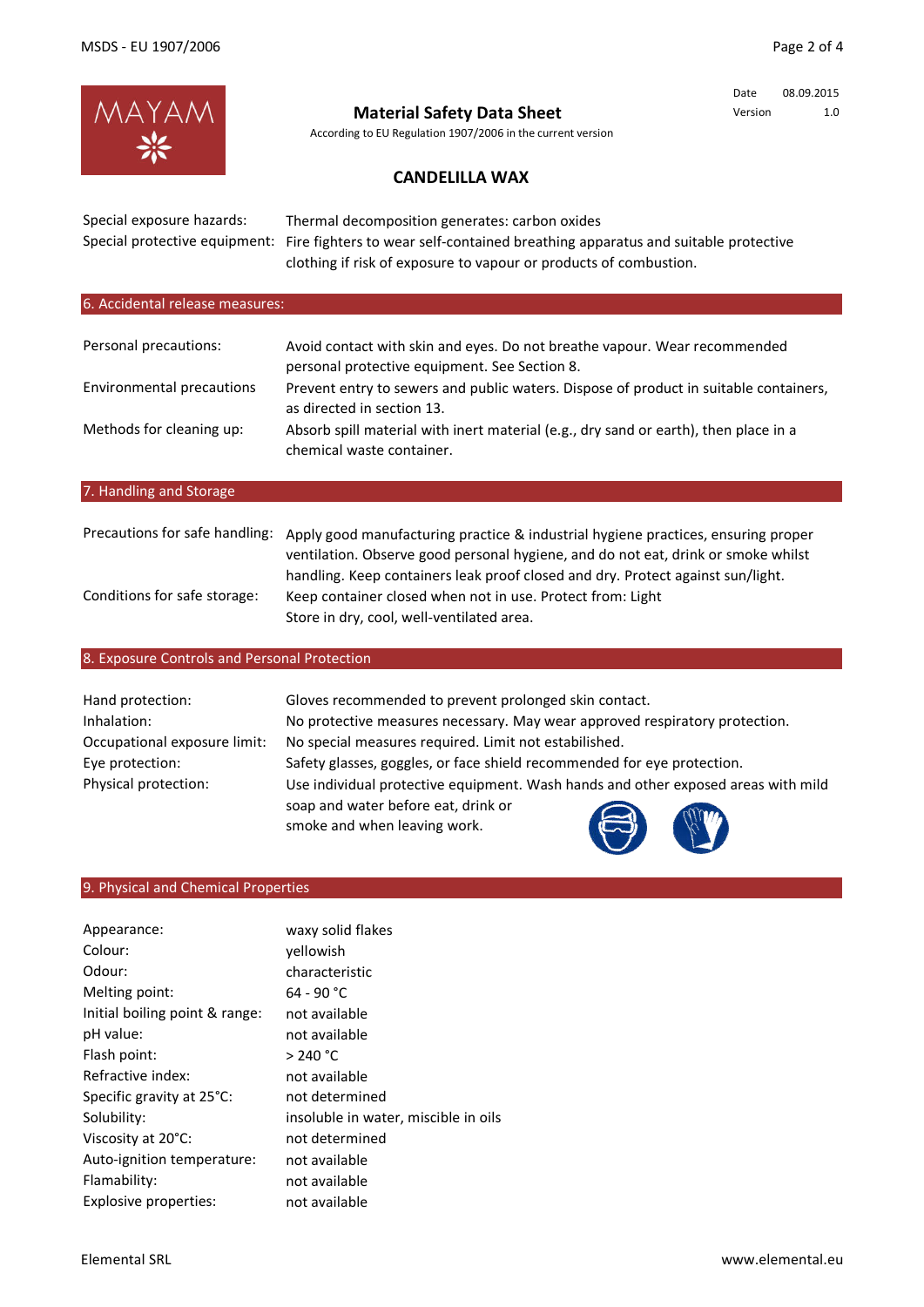

# **Material Safety Data Sheet**

According to EU Regulation 1907/2006 in the current version

Date 08.09.2015 Version 1.0

## **CANDELILLA WAX**

Decomposition temperature: not available

| Stable under normal conditions of use.                                          |
|---------------------------------------------------------------------------------|
| The product is stable under normal conditions                                   |
| It presents no significant hazardous reaction. Thermal decomposition generates: |
| carbon oxides.                                                                  |
| Keep away from heat, open flame, sources of ignition.                           |
| Avoid contact with strong oxidizing agents.                                     |
| Oxides of carbon                                                                |
|                                                                                 |

### 11. Toxicological Information

Not classified as hazardous conform EEC Dangerous Substance Directive and Dangerous Preparation Directives. No adverse health effects expected if the product is handled in accordance with this Safety Data Sheet and the product label.

| Acute toxicity:                  | Symptoms or effects that may arise if the product is mishandled and overexposure<br>occurs are:  |
|----------------------------------|--------------------------------------------------------------------------------------------------|
|                                  | LD50 oral: not determined                                                                        |
|                                  | LD50 dermal: not determined                                                                      |
|                                  | LC50: not determined                                                                             |
|                                  | Inhalation: no data available                                                                    |
|                                  | Ingestion: No adverse effects expected, however, large amounts may cause nausea<br>and vomiting. |
|                                  | Skin contact: no data available                                                                  |
|                                  | Eye contact: May be an eye irritant.                                                             |
| Skin corrosion/irritation        | In compliance with generally accepted uses and quantities are no negative                        |
|                                  | impacts to be expected.                                                                          |
| Serious eye damage/irritation    | In compliance with generally accepted uses and quantities are no negative                        |
|                                  | impacts to be expected.                                                                          |
| Respiratory / skin sensitization | In compliance with generally accepted uses and quantities are no negative                        |
|                                  | impacts to be expected.                                                                          |
| Germ cell mutagenicity           | No information available                                                                         |
| Carcinogenicity                  | No information available                                                                         |
| Reproductive toxicity            | No information available                                                                         |
| STOT-single exposure             | No information available                                                                         |
| STOT-repeated exposure           | No information available                                                                         |
| Aspiration hazard                | No information available                                                                         |

### 12. Ecological Information

12.1. Ecotoxicity: No information available.

- 12.2. Mobility in soil: no information available
- 12.3. Degradability: no information available
- 12.4. Bioaccumulation potential: no information available
- 12.5 Various harmful effects: no information available